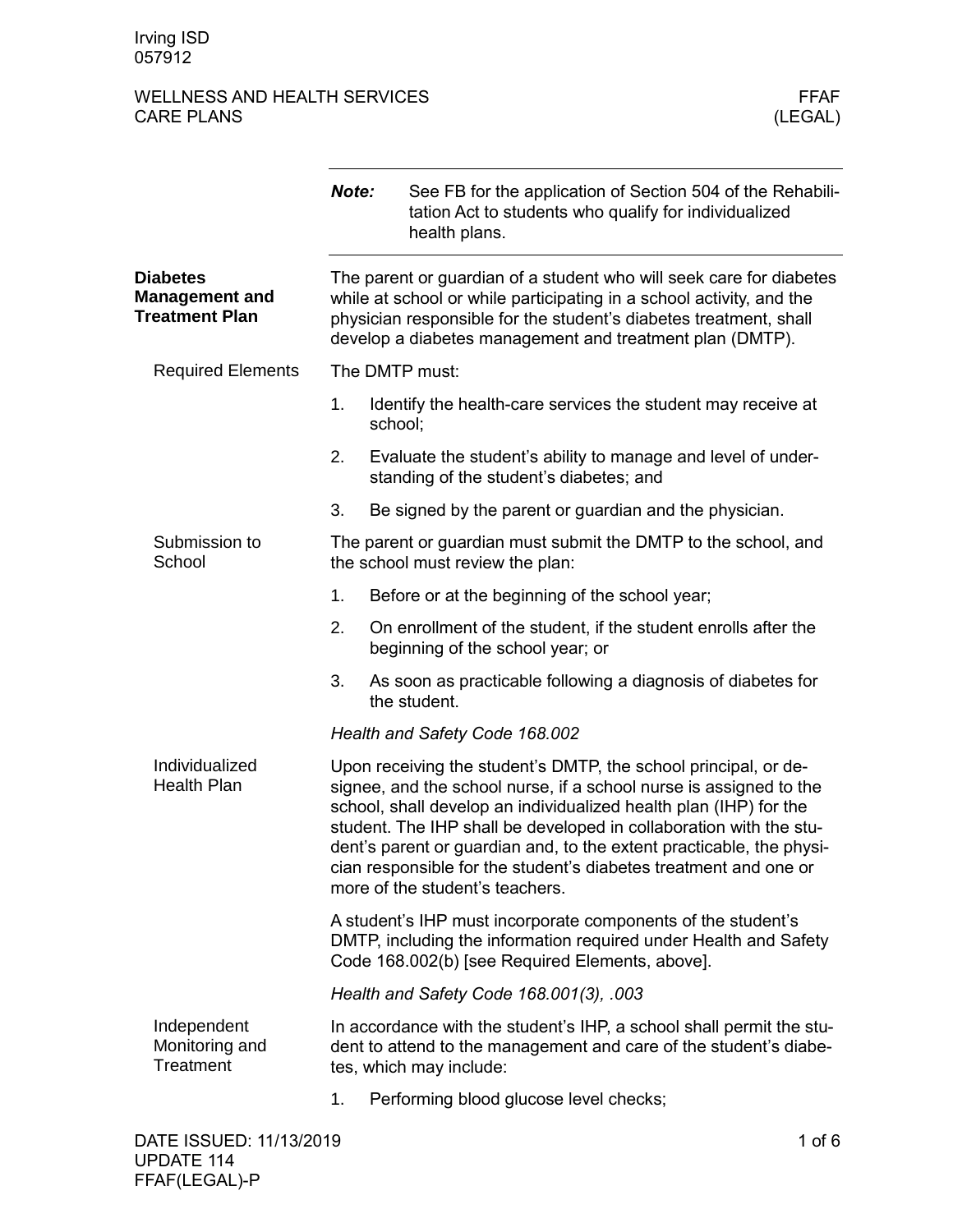## WELLNESS AND HEALTH SERVICES WELLNESS AND HEALTH SERVICES FEAR FEAR FEAR (LEGAL) CARE PLANS

|                                      | 2.                                                                                                                                                                                                                                                                                                                                                                                                                                                                  | Administering insulin through the insulin delivery system the<br>student uses;                                                                                                                                 |  |  |
|--------------------------------------|---------------------------------------------------------------------------------------------------------------------------------------------------------------------------------------------------------------------------------------------------------------------------------------------------------------------------------------------------------------------------------------------------------------------------------------------------------------------|----------------------------------------------------------------------------------------------------------------------------------------------------------------------------------------------------------------|--|--|
|                                      | 3.                                                                                                                                                                                                                                                                                                                                                                                                                                                                  | Treating hypoglycemia and hyperglycemia;                                                                                                                                                                       |  |  |
|                                      | 4.                                                                                                                                                                                                                                                                                                                                                                                                                                                                  | Possessing on the student's person at any time any supplies<br>or equipment necessary to monitor and care for the student's<br>diabetes; and                                                                   |  |  |
|                                      | 5.                                                                                                                                                                                                                                                                                                                                                                                                                                                                  | Otherwise attending to the management and care of the stu-<br>dent's diabetes in the classroom, in any area of the school or<br>school grounds, or at any school-related activity.                             |  |  |
|                                      | Health and Safety Code 168.008                                                                                                                                                                                                                                                                                                                                                                                                                                      |                                                                                                                                                                                                                |  |  |
| <b>Required Care</b>                 | Each school shall adopt a procedure to ensure that a school nurse<br>or at least one unlicensed diabetes care assistant (UDCA) is pre-<br>sent and available to provide the required care to a student with di-<br>abetes during the regular school day. A district may not restrict the<br>assignment of a student with diabetes to a particular campus on<br>the basis that the campus does not have the required UDCAs.<br>Health and Safety Code 168.007(c)-(d) |                                                                                                                                                                                                                |  |  |
|                                      |                                                                                                                                                                                                                                                                                                                                                                                                                                                                     | If a school nurse is assigned to a campus and the nurse is availa-<br>ble, the nurse shall perform the tasks necessary to assist a student<br>with diabetes in accordance with the student's IHP.              |  |  |
| <b>School Nurse Not</b><br>Available | If a school nurse is not assigned to the campus or a school nurse<br>is not available, a UDCA shall perform the tasks necessary to<br>assist the student in accordance with the student's IHP and in<br>compliance with any guidelines provided during UDCA training. A<br>UDCA may perform these tasks only if the parent or guardian of<br>the student signs an agreement that:                                                                                   |                                                                                                                                                                                                                |  |  |
|                                      | 1.                                                                                                                                                                                                                                                                                                                                                                                                                                                                  | Authorizes a UDCA to assist the student; and                                                                                                                                                                   |  |  |
|                                      | 2.                                                                                                                                                                                                                                                                                                                                                                                                                                                                  | States that the parent or guardian understands that a UDCA<br>is not liable for civil damages [see Immunity from Liability, be-<br>low].                                                                       |  |  |
|                                      |                                                                                                                                                                                                                                                                                                                                                                                                                                                                     | Health and Safety Code 168.007(a)                                                                                                                                                                              |  |  |
|                                      |                                                                                                                                                                                                                                                                                                                                                                                                                                                                     | If a school nurse is not assigned to a campus:                                                                                                                                                                 |  |  |
|                                      | 1.                                                                                                                                                                                                                                                                                                                                                                                                                                                                  | A UDCA must have access to an individual with expertise in<br>the care of persons with diabetes, such as a physician, a reg-<br>istered nurse, a certified diabetes educator, or a licensed die-<br>titian; or |  |  |
|                                      |                                                                                                                                                                                                                                                                                                                                                                                                                                                                     |                                                                                                                                                                                                                |  |  |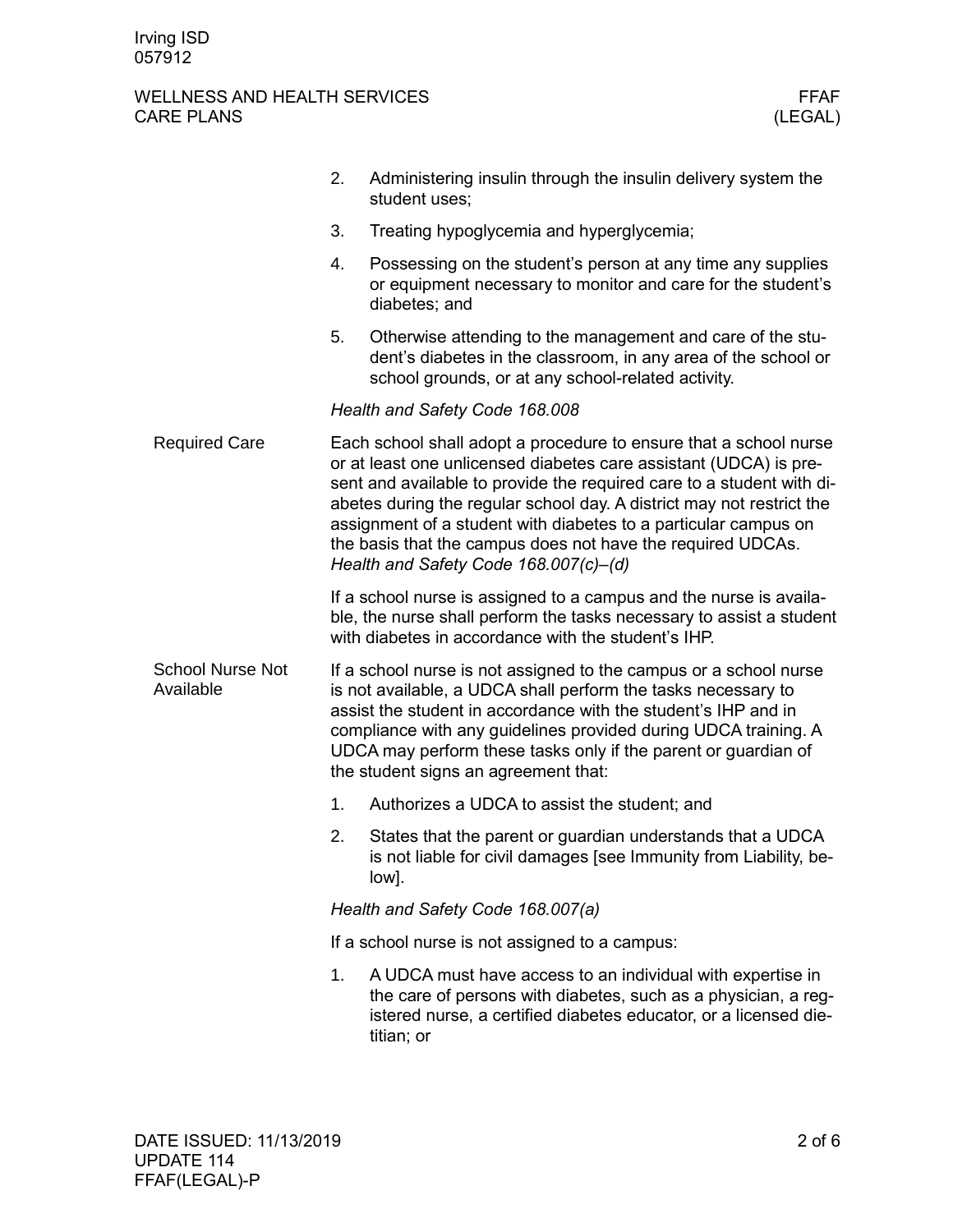#### WELLNESS AND HEALTH SERVICES<br>CARE PLANS (LEGAL) CARE PLANS

|                                                  | 2.                                                                                                                                                                                                                                                                                                                                                                                           |                                                                                                                                   | The principal must have access to the physician responsible<br>for the student's diabetes treatment.       |  |  |  |
|--------------------------------------------------|----------------------------------------------------------------------------------------------------------------------------------------------------------------------------------------------------------------------------------------------------------------------------------------------------------------------------------------------------------------------------------------------|-----------------------------------------------------------------------------------------------------------------------------------|------------------------------------------------------------------------------------------------------------|--|--|--|
|                                                  |                                                                                                                                                                                                                                                                                                                                                                                              |                                                                                                                                   | Health and Safety Code 168.007(b)                                                                          |  |  |  |
| Unlicensed<br><b>Diabetes Care</b><br>Assistants | At each school in which a student with diabetes is enrolled, the<br>principal, or designee, shall:                                                                                                                                                                                                                                                                                           |                                                                                                                                   |                                                                                                            |  |  |  |
|                                                  | 1.                                                                                                                                                                                                                                                                                                                                                                                           | Seek school employees who are not health-care profession-<br>als to serve as UDCAs and to care for students with diabetes;<br>and |                                                                                                            |  |  |  |
|                                                  | 2.                                                                                                                                                                                                                                                                                                                                                                                           |                                                                                                                                   | Make efforts to ensure the school has:                                                                     |  |  |  |
|                                                  |                                                                                                                                                                                                                                                                                                                                                                                              | а.                                                                                                                                | At least one UDCA if a full-time nurse is assigned to the<br>school; and                                   |  |  |  |
|                                                  |                                                                                                                                                                                                                                                                                                                                                                                              | b.                                                                                                                                | At least three UDCAs if a full-time nurse is not assigned<br>to the school.                                |  |  |  |
|                                                  | "School employee" means a person employed by a school, a local<br>health department that assists the school under Health and Safety<br>Code Chapter 168 (Care of Students with Diabetes), or another en-<br>tity with whom the school has contracted to perform its duties un-<br>der that chapter.                                                                                          |                                                                                                                                   |                                                                                                            |  |  |  |
|                                                  | "Unlicensed diabetes care assistant" means a school employee<br>who has successfully completed the required training [see UDCA<br>Training, below].                                                                                                                                                                                                                                          |                                                                                                                                   |                                                                                                            |  |  |  |
|                                                  | A school employee may not be subject to any penalty or discipli-<br>nary action for refusing to serve as a UDCA.                                                                                                                                                                                                                                                                             |                                                                                                                                   |                                                                                                            |  |  |  |
|                                                  | A UDCA shall serve under the supervision of the principal.                                                                                                                                                                                                                                                                                                                                   |                                                                                                                                   |                                                                                                            |  |  |  |
|                                                  | Health and Safety Code 168.001(5)-(6), .003-.004                                                                                                                                                                                                                                                                                                                                             |                                                                                                                                   |                                                                                                            |  |  |  |
| <b>UDCA Training</b>                             | If a school nurse is assigned to a campus, the nurse shall coordi-<br>nate the training of school employees acting as UDCAs. Training<br>for UDCAs must be provided by a health-care professional with ex-<br>pertise in the care of persons with diabetes or by a school nurse.<br>The training must include instruction in the elements set forth at<br>Health and Safety Code 168.005(d). |                                                                                                                                   |                                                                                                            |  |  |  |
|                                                  | Training must be provided before the beginning of the school year<br>or as soon as practicable following:                                                                                                                                                                                                                                                                                    |                                                                                                                                   |                                                                                                            |  |  |  |
|                                                  | 1.                                                                                                                                                                                                                                                                                                                                                                                           |                                                                                                                                   | The enrollment of a student with diabetes at a campus that<br>previously had no students with diabetes; or |  |  |  |
|                                                  | 2.                                                                                                                                                                                                                                                                                                                                                                                           |                                                                                                                                   | A diagnosis of diabetes for a student at a campus that previ-<br>ously had no students with diabetes.      |  |  |  |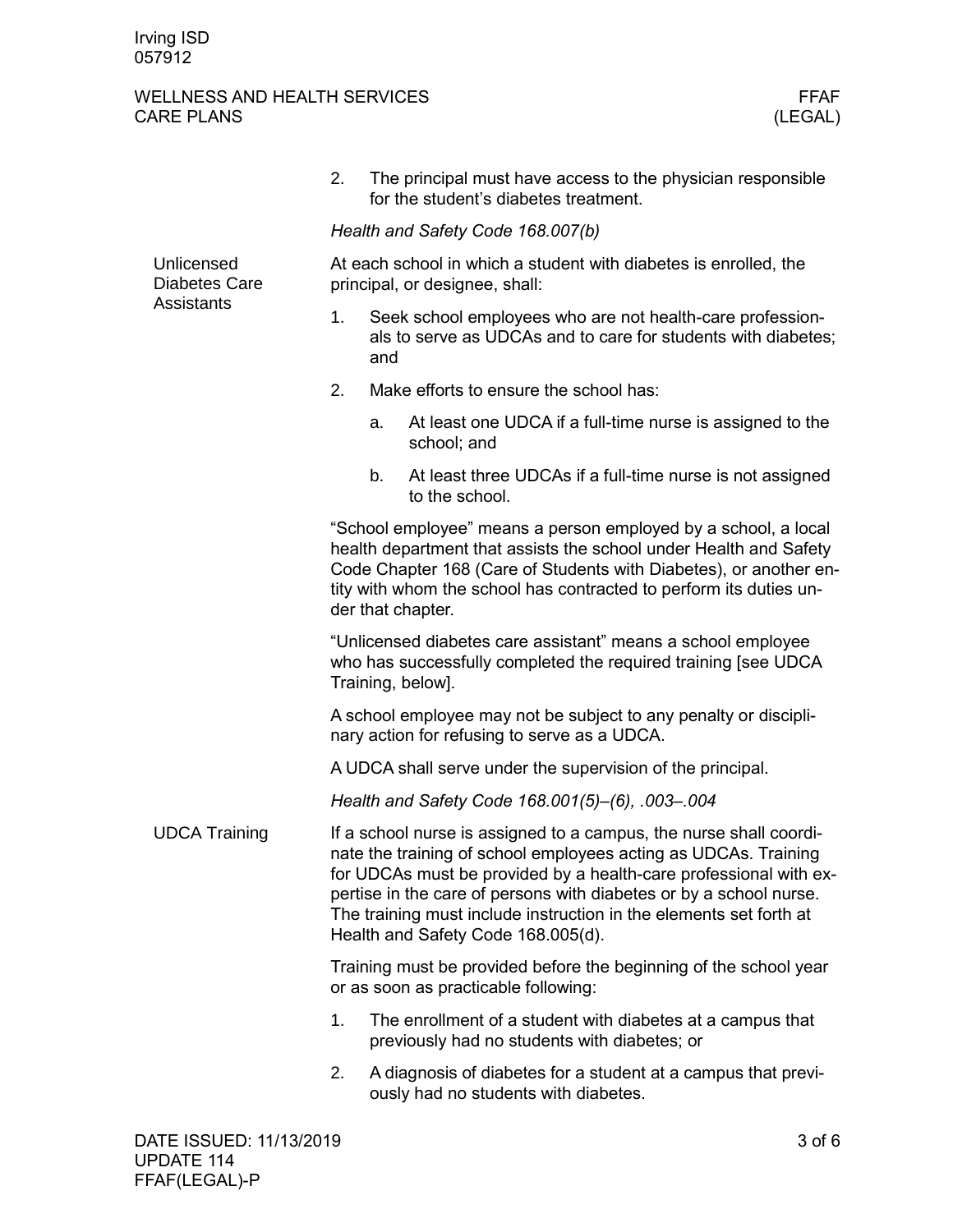## WELLNESS AND HEALTH SERVICES WELLNESS AND HEALTH SERVICES FEAR FEAR FEAR (LEGAL) CARE PLANS

|                                    | The school nurse or principal shall maintain a copy of the training<br>guidelines and any records associated with the training.                                                                                                                                                                                                                                                                                                                                     |                                                                                                                                                           |  |  |  |
|------------------------------------|---------------------------------------------------------------------------------------------------------------------------------------------------------------------------------------------------------------------------------------------------------------------------------------------------------------------------------------------------------------------------------------------------------------------------------------------------------------------|-----------------------------------------------------------------------------------------------------------------------------------------------------------|--|--|--|
|                                    | Health and Safety Code 168.005                                                                                                                                                                                                                                                                                                                                                                                                                                      |                                                                                                                                                           |  |  |  |
|                                    | Note:                                                                                                                                                                                                                                                                                                                                                                                                                                                               | Guidance for the care of students with diabetes is availa-<br>ble on the Texas Department of State Health Services<br>(TDSHS) website <sup>1</sup>        |  |  |  |
| Information to<br><b>Employees</b> | A district shall provide to each district employee who is responsible<br>for providing transportation for a student with diabetes or supervis-<br>ing a student with diabetes during an off-campus activity a one-<br>page information sheet that:                                                                                                                                                                                                                  |                                                                                                                                                           |  |  |  |
|                                    | 1.                                                                                                                                                                                                                                                                                                                                                                                                                                                                  | Identifies the student who has diabetes;                                                                                                                  |  |  |  |
|                                    | 2.                                                                                                                                                                                                                                                                                                                                                                                                                                                                  | Identifies potential emergencies that may occur as a result of<br>the student's diabetes and the appropriate responses to such<br>emergencies; and        |  |  |  |
|                                    | 3.                                                                                                                                                                                                                                                                                                                                                                                                                                                                  | Provide the telephone number of a contact person in case of<br>an emergency involving the student with diabetes.                                          |  |  |  |
|                                    | Health and Safety Code 168.006                                                                                                                                                                                                                                                                                                                                                                                                                                      |                                                                                                                                                           |  |  |  |
| Immunity from<br>Liability         | A school employee may not be subject to any disciplinary proceed-<br>ing, as defined by Education Code 22.0512(b), resulting from any<br>action taken in compliance with Health and Safety Code Chapter<br>168. The requirements of Chapter 168 are considered to involve<br>the employee's judgment and discretion and are not considered<br>ministerial acts for purposes of immunity under Education Code<br>22.0511. Health and Safety Code 168.009(a) [See DG] |                                                                                                                                                           |  |  |  |
|                                    | A school nurse is not responsible for and may not be subject to dis-<br>ciplinary action under Occupations Code Chapter 301 for actions<br>performed by a UDCA. Health and Safety Code 168.009(b)                                                                                                                                                                                                                                                                   |                                                                                                                                                           |  |  |  |
|                                    | A UDCA who assists a student as provided above [see Required<br>Care, above] in compliance with the student's IHP:                                                                                                                                                                                                                                                                                                                                                  |                                                                                                                                                           |  |  |  |
|                                    | 1.                                                                                                                                                                                                                                                                                                                                                                                                                                                                  | Is not considered to be engaging in the practice of profes-<br>sional or vocational nursing under Occupations Code Chapter<br>301 or other state law; and |  |  |  |
|                                    | 2.                                                                                                                                                                                                                                                                                                                                                                                                                                                                  | Is exempt from any applicable state law or rule that restricts<br>the activities that may be performed by a person who is not a<br>health-care provider.  |  |  |  |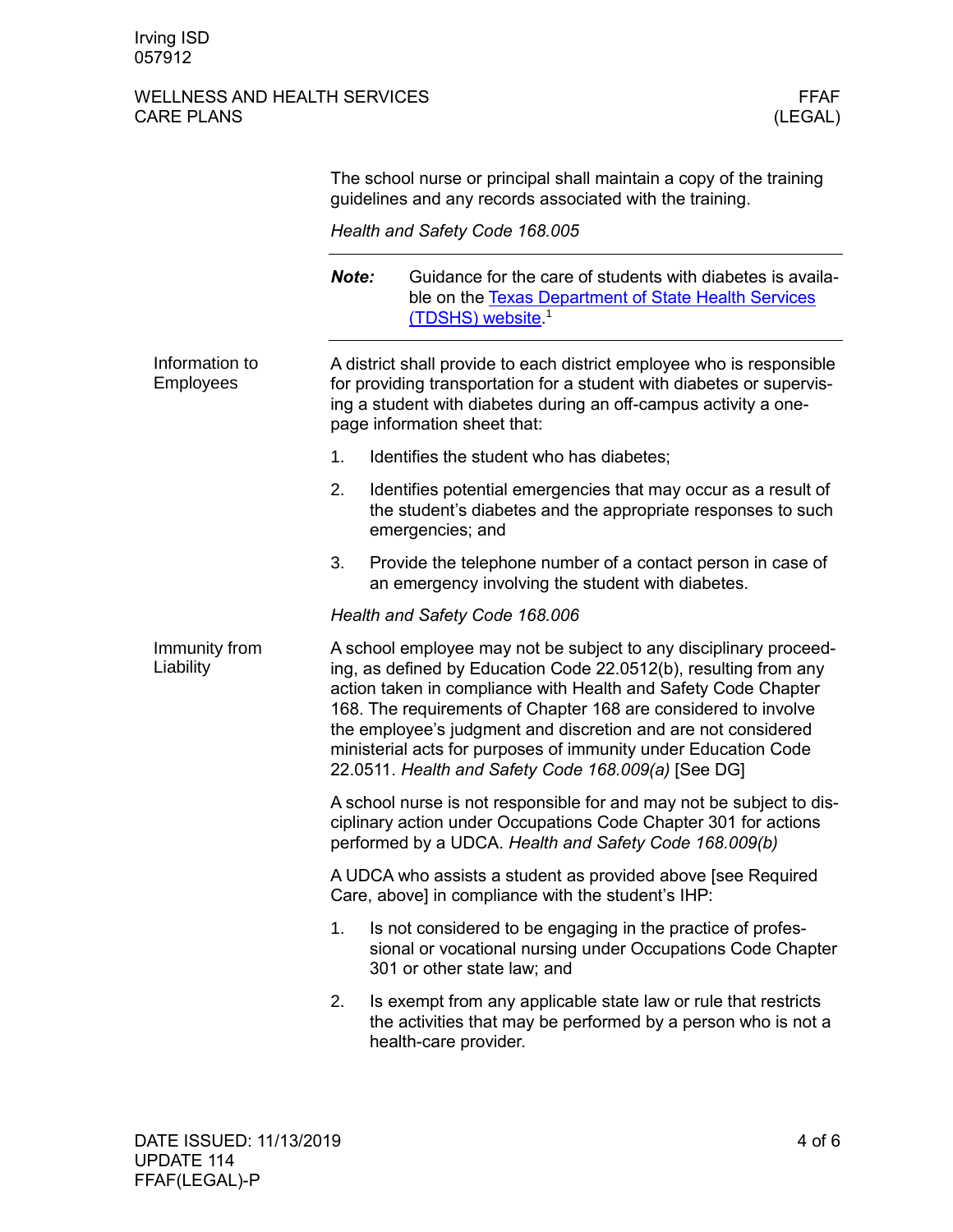#### WELLNESS AND HEALTH SERVICES<br>CARE PLANS (LEGAL) CARE PLANS

|                                                 | A UDCA may exercise reasonable judgment in deciding whether to<br>contact a health-care provider in the event of a medical emergency<br>involving a student with diabetes.                                                                                                                                                                                                                                                                                                                                                                                                                                                                                                             |
|-------------------------------------------------|----------------------------------------------------------------------------------------------------------------------------------------------------------------------------------------------------------------------------------------------------------------------------------------------------------------------------------------------------------------------------------------------------------------------------------------------------------------------------------------------------------------------------------------------------------------------------------------------------------------------------------------------------------------------------------------|
|                                                 | Health and Safety Code 168.007(e)-(f)                                                                                                                                                                                                                                                                                                                                                                                                                                                                                                                                                                                                                                                  |
| <b>Students at Risk for</b><br>Anaphylaxis      | The board shall adopt and administer a policy for the care of stu-<br>dents with a diagnosed food allergy at risk for anaphylaxis based<br>on Guidelines for the Care of Students with Food Allergies At-Risk<br>for Anaphylaxis <sup>2</sup> developed by the commissioner of state health<br>services. A district shall annually review the policy and, as neces-<br>sary, revise its policy for the care of students with a diagnosed food<br>allergy at risk for anaphylaxis to ensure the policy is consistent with<br>the most current version of the guidelines.                                                                                                                |
|                                                 | This section does not waive any liability or immunity of the district<br>or its officers or employees or create any liability for or a cause of<br>action against the district or its officers or employees.                                                                                                                                                                                                                                                                                                                                                                                                                                                                           |
|                                                 | Notwithstanding any other law, these provisions do not create a<br>civil, criminal, or administrative cause of action or liability or create<br>a standard of care, obligation, or duty that provides the basis for a<br>cause of action.                                                                                                                                                                                                                                                                                                                                                                                                                                              |
|                                                 | Education Code 38.0151(a)–(b), (d), (i)–(j)                                                                                                                                                                                                                                                                                                                                                                                                                                                                                                                                                                                                                                            |
|                                                 | A district that provides for the maintenance, administration, and<br>disposal of epinephrine auto-injectors under Education Code<br>Chapter 38, Subchapter E [see FFAC] is not required to comply<br>with Education Code 38.0151. Education Code 38.0151(f)                                                                                                                                                                                                                                                                                                                                                                                                                            |
| Website<br>Requirements                         | Each school year, the board shall post a summary of the guidelines<br>on the district's website [see CQA], including instructions on ob-<br>taining access to the complete guidelines document. The district's<br>website must be accessible by each student enrolled in the district<br>and a parent or guardian of each student. Any forms used by a dis-<br>trict requesting information from a parent or guardian enrolling a<br>child with a food allergy in the district must include information to<br>access on the district's website a summary of the guidelines and<br>instructions on obtaining access to the complete guidelines docu-<br>ment. Education Code 38.0151(g) |
| <b>Seizure Management</b><br>and Treatment Plan | The parent or guardian of a student with a seizure disorder may<br>seek care for the student's seizures while the student is at school<br>or participating in a school activity by submitting to the district at<br>which the student is enrolled a copy of a seizure management and<br>treatment plan developed by the student's parent or guardian and<br>the physician responsible for the student's seizure treatment. The<br>plan must be submitted to and reviewed by the district:                                                                                                                                                                                              |